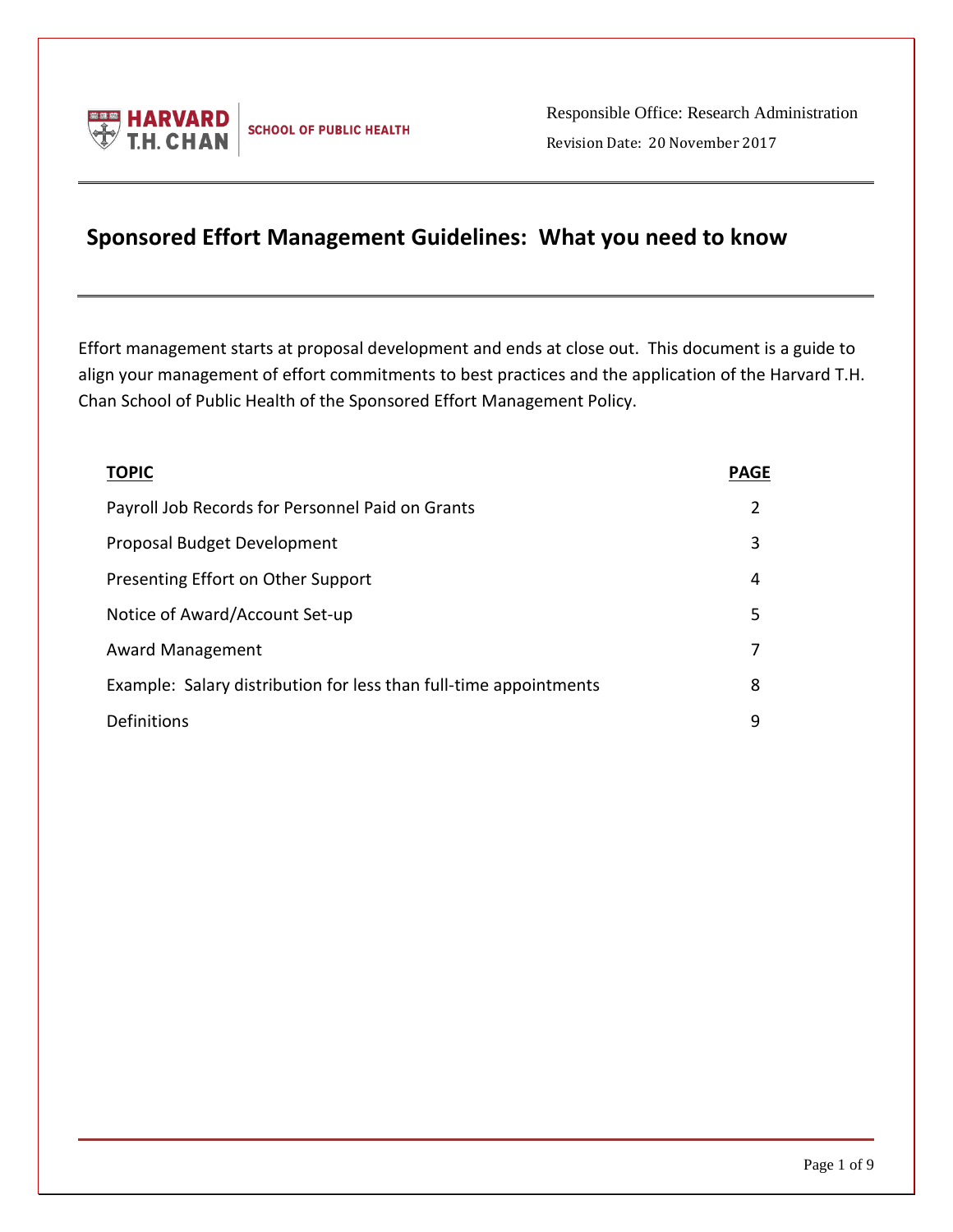# **PAYROLL JOB RECORDS FOR PERSONNEL PAID ON GRANTS**

# **Types of Job Records**

An individual's salary is fully distributed in one job record; however, an individual could have more than one record.

- **Type 1: Paid job record**
	- Job record that contains an individual's full salary distribution (Institutional Base Salary).
		- o Allows grant managers to identify funding sources and effort allocations
		- o Effort must add up to 100%
- **Type 2: Non-paid job record(s)**
	- Administrative: Record of administrative appointment such as department chair. Maintain non-paid appointment(s) as separate job record(s).
	- Other University appointments: Maintain non-paid appointment job record(s) for appointment(s) outside of the Harvard Chan School.

Note: Wasabi is the SPH interface used to update salary records and comply with PeopleSoft requirements.

## **Related Policy/Procedures**

## [Creating One Payroll Record Job Aid](https://wasabi.sph.harvard.edu/files/sph-wasabi/files/creatingonepayrollrecord.pdf)

- Institutional Base Salary (IBS)
	- $\circ$  Annual compensation paid by the University for an employee's appointment whether that individual's time is spent on research, teaching, or other activities.
	- o **IBS includes** all supplemental salary including chairs, deans, and directors of programs charged to object codes 6010 – 6040.
	- o **IBS does not include** bonuses, one-time payments, or incentive pay payments from other organizations or income that individuals are permitted to earn outside of their University responsibilities, such as consulting.
	- $\circ$  IBS must be used as the base salary on all grant proposals unless there is a statutory limit on compensation (e.g. NIH cap).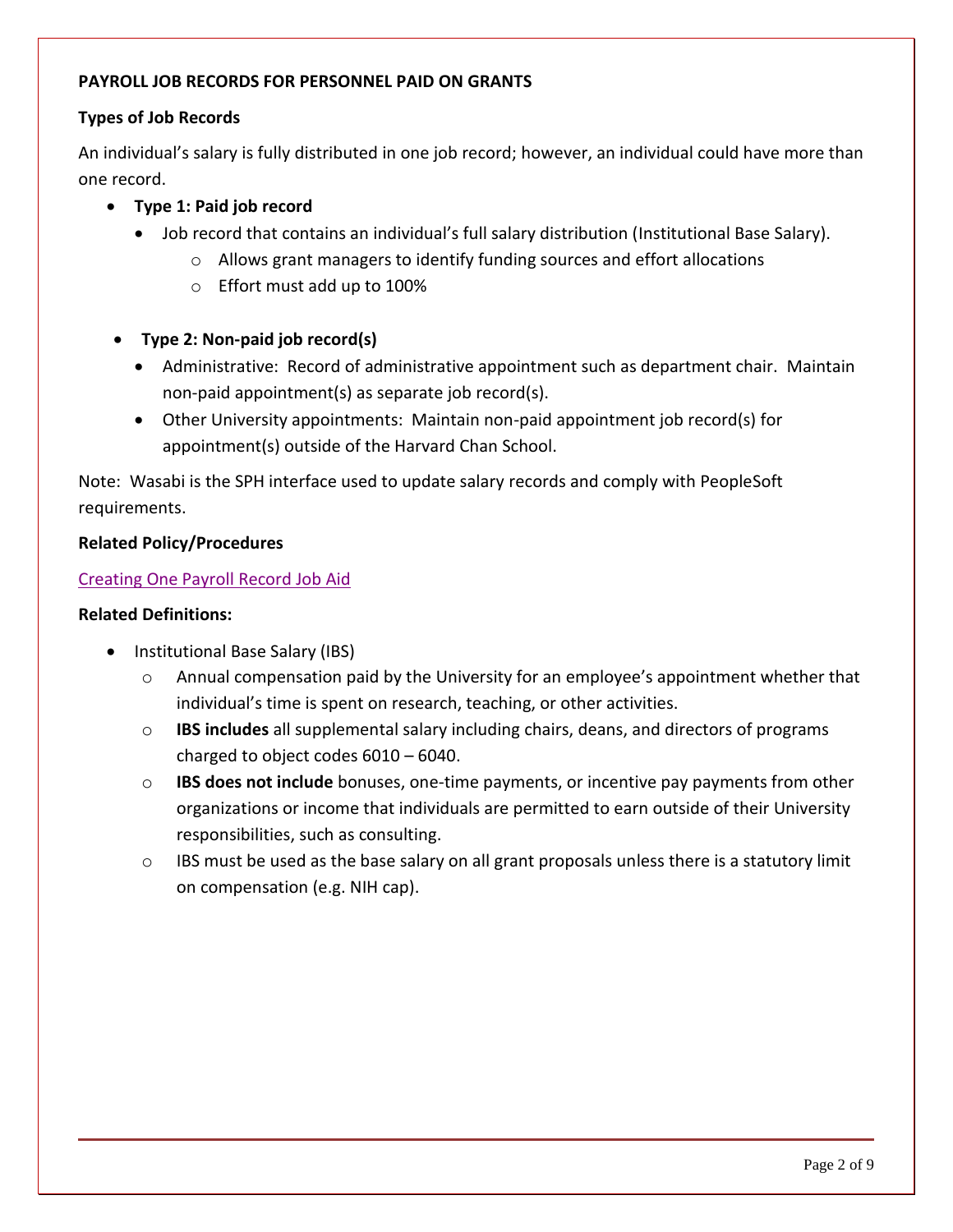#### **PROPOSAL BUDGET DEVELOPMENT**

Proposal budgets are the financial expression of the statement of work and should accurately reflect the funding needs to complete the project. Effort expressed as a percentage (or its equivalent in calendar months) proposed in an application become a commitment once the application is awarded and accepted. Therefore, the proposer should think this through very carefully as reductions and/or reallocation of effort may require prior approval. Steps to take to help PI think through effort allocations for the project:

- Review investigator's proposed effort against portfolio projections to ensure capacity in the event of an award
- Enter committed effort into Research Team module via GMAS and upload budget justification
- By signing off on the proposal in GMAS, the PI is confirming that the levels of effort proposed are reasonable and aligned with the work to be performed
- Reserved time for non-sponsored activities: Other academic appointees submitting proposals for research grants must reserve a minimum of 5% effort to grant writing activities.
- **REMEMBER: Proposed effort is a commitment to sponsor**

# **Salary distribution for less than full-time appointments still equal 100%**

- Whether an individual has a full or less than full time appointment their paid job records must contain their full paid salary distribution and must add up to 100%. Therefore, for those with less than a full-time appointment, care should be taken to accurately represent (1) FTE in Wasabi and (2) effort on grants.
- See Example, page 8

## **Related Policy/Procedures**

- Harvard T.H. Chan School [of Public Health, Sponsored Effort Management Policy](https://hcsra.sph.harvard.edu/files/hcsra/files/policy_-_sponsored_effort.pdf)
- NIH Grants Policy Statement, 8.1.2.6 Requests for Prior Approval, Change in Status Including [Absence of PD/PI and Other Senior Key Personnel Named in the NOA](https://grants.nih.gov/grants/policy/nihgps/HTML5/section_8/8.1_changes_in_project_and_budget.htm#Requests)
- [Uniform Guidance: Revision of budget and program plans §200.308 \(b\) and \(c\)\(1\) \(iii\)](https://www.gpo.gov/fdsys/pkg/CFR-2014-title2-vol1/xml/CFR-2014-title2-vol1-sec200-308.xml)

## **Related Definitions:**

• Prior approval: Written approval from the sponsor evidencing prior consent before a recipient undertakes certain activities or incurs specific costs.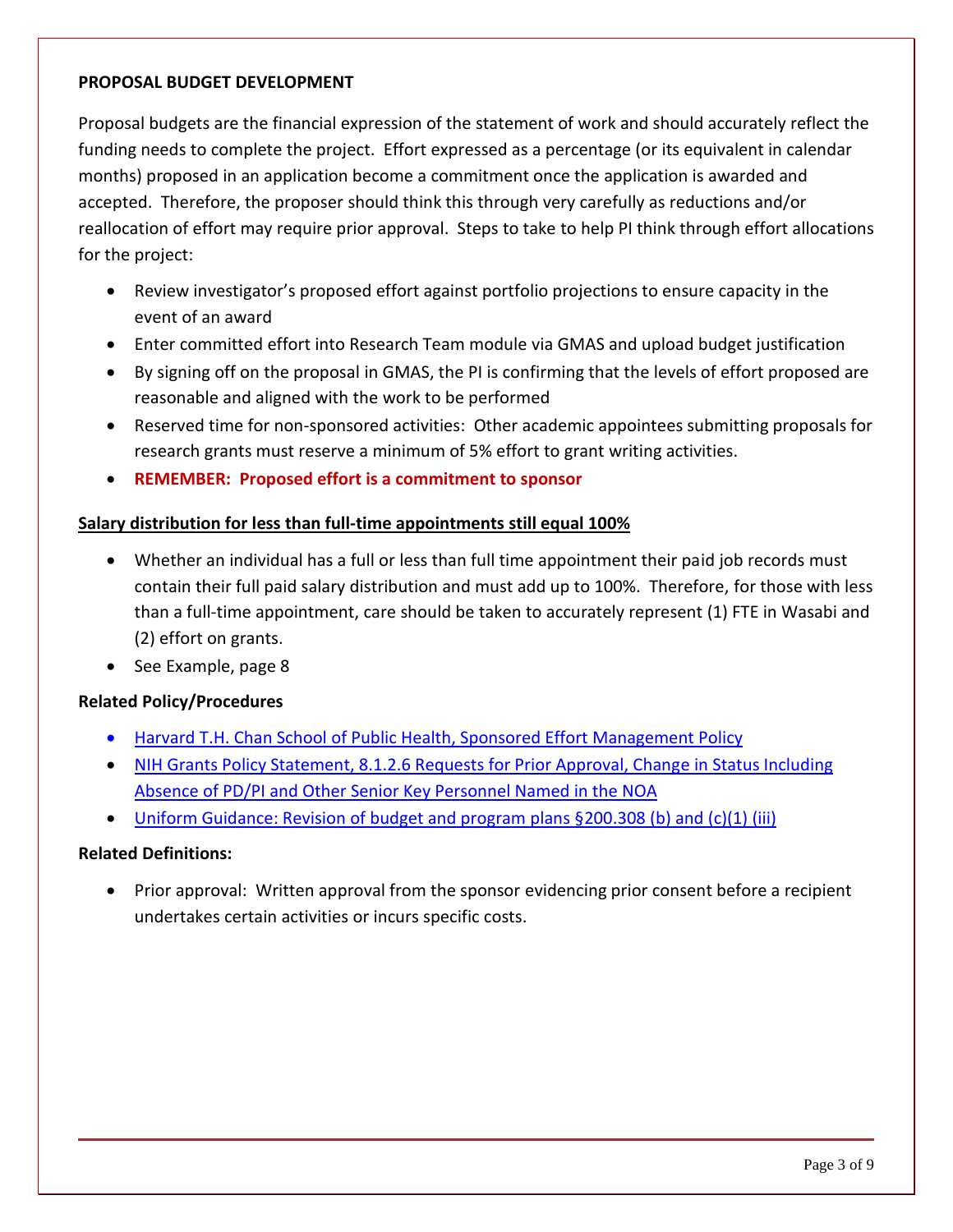## **PRESENTING EFFORT ON OTHER SUPPORT**

Other Support documents may be requested at various times depending on the sponsor's policies. These times may include: proposal stage, Just-in-Time (JIT) and progress reports

- Other Support: Key Personnel
	- $\circ$  Compare Other Support of key personnel to their effort commitments in Wasabi; check with PI and key personnel for accuracy of current commitments and plan (if needed) for future effort adjustments
	- o Make sure converting to calendar months correctly
	- $\circ$  Make sure the distribution is consistent with the School's effort policy and your commitment
	- o Make sure that effort being reported on Other Support is consistent being contributed and proposed
	- o Make sure that any deviations from your commitments have sponsored approval if required
	- $\circ$  Make sure to include the effort for the application or award that the OS is being requested for
	- o **REMEMBER: Effort cannot exceed 100% and should include reserved time for nonsponsored activities per School's effort policy.**

## **Related Policy/Procedures**

- [Harvard T.H. Chan School of Public Health, Sponsored Effort Management Policy](https://hcsra.sph.harvard.edu/files/hcsra/files/policy_-_sponsored_effort_-_rev_09_11_2018.pdf)
- [NIH Other Support](https://grants.nih.gov/grants/forms/othersupport.htm) (Please be aware that each funding agency or funding announcement may have its own specific requirements for other support.)

- Key personnel: Senior/key personnel designated in the application by applicant organization: The program director/principal investigator (PD/PI) and other individuals who contribute to the scientific development or execution of a project in a substantive, measurable way, whether or not they request salaries or compensation.
- Other support: All financial resources, whether Federal, non-Federal, commercial or organizational, available in direct support of an individual's research endeavors, including, but not limited to, research grants, cooperative agreements, contracts, or organizational awards for key personnel. (Other support does not include training awards, prizes, or gifts.) See the sponsor's policy for requirements.
- Just-in-Time (JIT) procedures can be any information requested for the sponsor prior to award asked for when a proposal is in serious consideration for funding.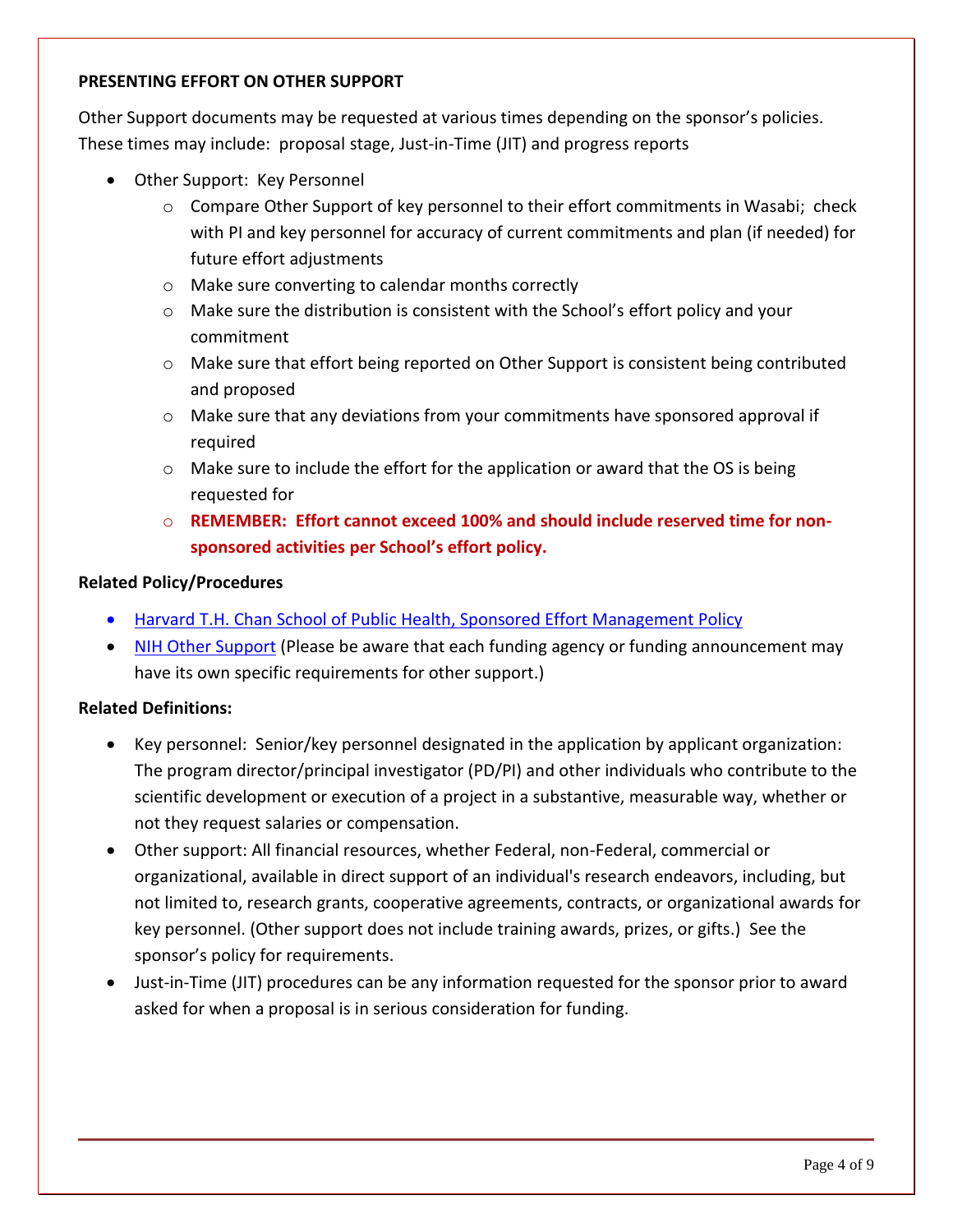#### **NOTICE OF AWARD/ACCOUNT SET-UP**

The use of GMAS Research Team functionality is required for all sponsored activity for those appointments covered by the School's Sponsored Effort Management Policy<sup>1</sup>. Other individuals must be added to the GMAS Research Team for PHS+ sponsors.

#### **Research Teams in GMAS**

- **Who should be on the Segment Research Team?**
	- o Anyone who is a Harvard faculty member
	- o Anyone who is considered "key personnel" per the sponsor's definition
	- o Anyone who meets the PHS definition of an "investigator": any individual responsible for the design, conduct, or reporting of the research, regardless of their title or position
	- $\circ$  Anyone associated with the Harvard portion of the award who is performing research, even if they do not meet the above criteria, as they will need to sign the Harvard Participation Agreement

## **Effort Commitments**

 $\overline{a}$ 

- $\circ$  Effort commitments for the research teams entered in the request module at proposal stage should *accurately reflect commitment to the project and be confirmed at award setup*. 2
- $\circ$  Effort commitments in GMAS must reflect the sponsor's understanding of the individual's level of commitment.
- $\circ$  Commitments for key personnel as defined by the sponsor should not be changed in GMAS without prior approval from sponsor

## **Confirm/Verify Research Team in GMAS**

- o Review/confirm that effort allocation complies with effort policy
- o Review award for budget cuts and discuss impact on effort with PI (if applicable)
- o Prior approvals required for effort reductions of ≥ 25%

#### **Set-up over the cap companion accounts when applicable**

o Companion accounts *must contain the sponsored activity and sub-activit*y of the sponsored account **and** non-sponsored fund number.

 $1$  The School's Sponsored Effort Management Policy covers appointments charged to 6010, 6020 and 6030, and others who are PI).

<sup>&</sup>lt;sup>2</sup> Data entered for GMAS Teams is the basis for costing in Wasabi and for effort management reports.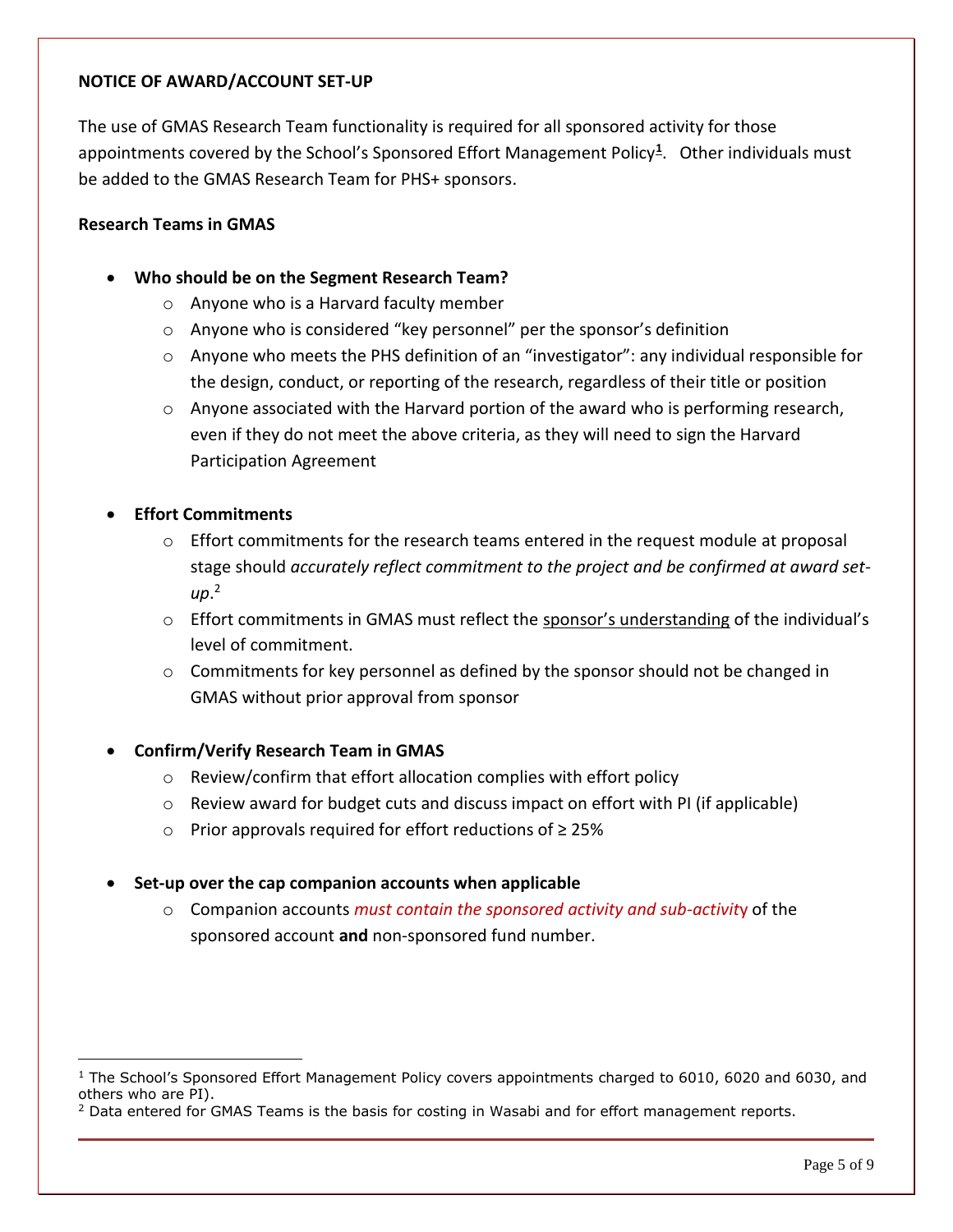| Project                      | <b>Fund</b> | Acti vity | Subactivity |
|------------------------------|-------------|-----------|-------------|
|                              |             |           |             |
| <b>R01</b>                   | 112233      | 234567    | 0001        |
| <b>R01 Companion Account</b> | 442335      | 234567    | 0001        |
|                              |             |           |             |

- $\circ$  Over-the-cap salary may not be cost shared by any other sponsored project. It is recommend that you use the [Wasabi Cost Sharing Wizard](https://wasabi.sph.harvard.edu/files/sph-wasabi/files/costsharingwizard.pdf) to calculate over-the-cap cost.
- **REMEMBER: A commitment of effort on a proposed project is an understanding between the institution and the sponsor that the amount of effort proposed and salary requested is necessary to complete the project.**

## **Related Policy/Procedures**

- o [Confirming the Research Team in GMAS](https://gmas.fss.harvard.edu/confirming-research-team-gmas)
- o [Cost Sharing: Over-the-Cap Salary Companion accounts](https://osp.finance.harvard.edu/cost-sharing-policy)
- o Harvard T.H. Chan School of Public [Health, Sponsored Effort Management Policy](https://hcsra.sph.harvard.edu/files/hcsra/files/policy_-_sponsored_effort_-_rev_09_11_2018.pdf)
- o [Notice on Salary Limitations on Grants, Cooperative Agreements, and Contracts](https://grants.nih.gov/grants/guide/notice-files/NOT-OD-14-052.html) (NIH)
- o [NIH Salary Cap Summary \(FY 1990](https://grants.nih.gov/grants/policy/salcap_summary.htm)  Present)
- o [Wasabi Cost Sharing Wizard](https://wasabi.sph.harvard.edu/files/sph-wasabi/files/costsharingwizard.pdf)

- Companion account: A cost sharing account set-up when the NIH over-the-cap limit is reached. In over-the-cap circumstances a person's salary is charged to the sponsored project and the amount over the NIH cap is charged to a companion account.
- HHS Salary Cap/Salary Limitation: None of the funds appropriated in the governing appropriation Act for the NIH (the Act), shall be used to pay the salary of an individual through a grant or other extramural mechanism at a rate in excess of that prescribed in the Act. Applications and proposals with categorical direct cost budgets reflecting direct salaries of individuals in excess of the rate prescribed in the Act will be adjusted in accordance with the legislative salary limitation. Current and historical information on the applicable salary cap for each fiscal year is on the [OER Salary](http://grants.nih.gov/grants/policy/salcap_summary.htm) Cap Summary webpage.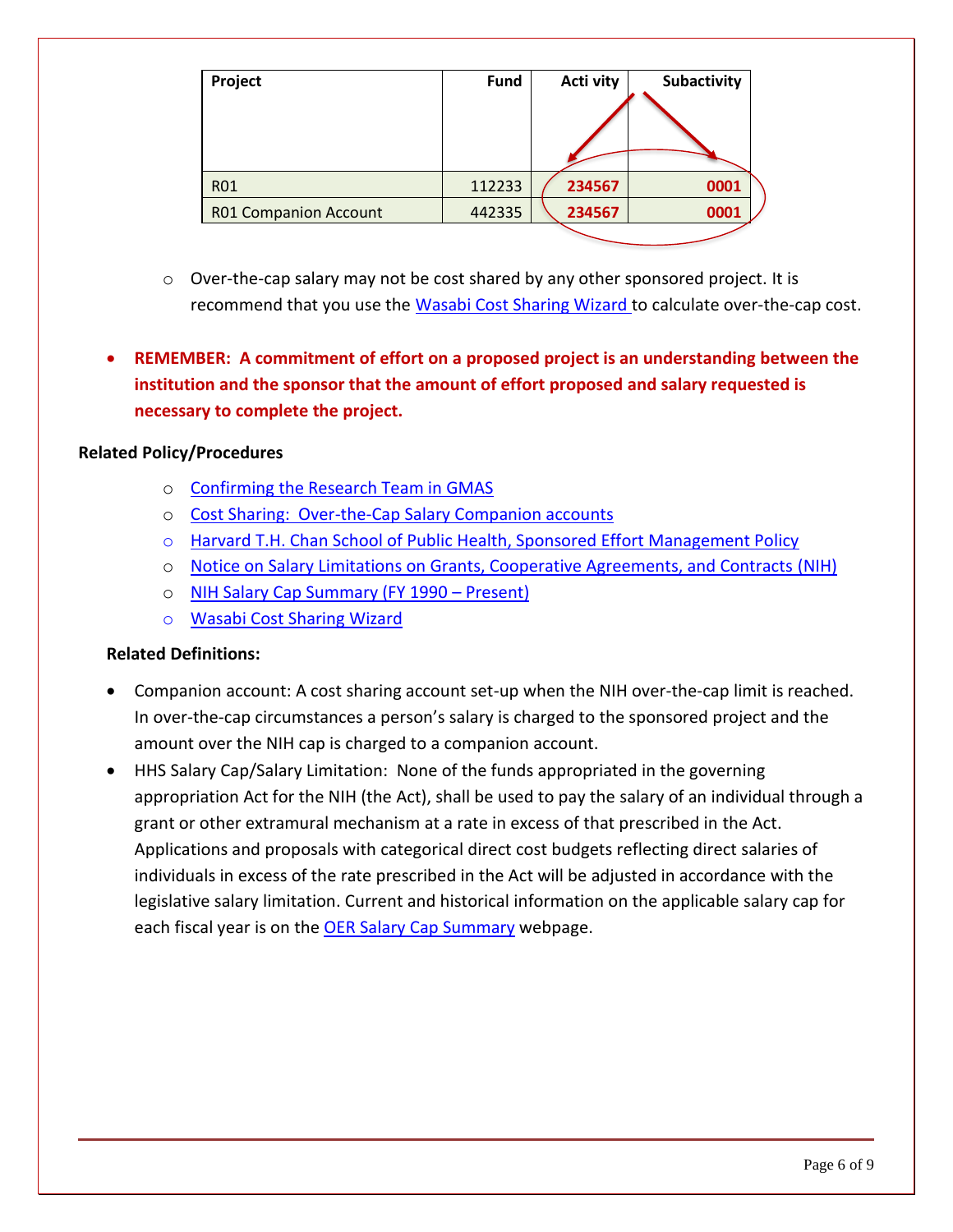#### **AWARD MANAGEMENT**

Accounts should be reconciled and PIs consulted on a monthly/quarterly basis to ensure that personnel expenditures are in line with work performed. The cost of effort charged to the project must be effort devoted exclusively to the activities supported by the project. The cost principles (allowable, allocable, reasonable and consistency) should be applied during the reconciliation process.

Monitor effort commitments and salary allocations for activity including but not limited to:

- Commitments to projects at proposal stage that are not met upon award or at any time after the award is made
- Frequent changes in costing i.e., requests for prospective changes in salary distributions
- Frequent salary journals and/or cost transfers to reallocate salary i.e., transferring a posted salary expense from one account to another
- Effort allocated to a large number of grants
- Frequent salary journals or cost transfers during effort certification open periods.
- 25% or greater reductions of effort on federal awards
- Frequent use of minimal levels of effort, including use of Other Significant Contributor roles
- **REMEMBER:** Carefully review salary allocations monthly/quarterly and prior to effort certification.

#### **Related Policy/Procedures**

- o [Uniform Guidance §200.430 Compensation](https://www.ecfr.gov/cgi-bin/text-idx?node=se2.1.200_1430&rgn=div8)  personal services
- o Prior Approval (See sponsored related requirements)
- o [Cost Transfer Policy](https://osp.finance.harvard.edu/cost-transfer-policy)
- o [Harvard T.H. Chan School of Public Health, Sponsored Effort Management Policy](https://hcsra.sph.harvard.edu/files/hcsra/files/policy_-_sponsored_effort_-_rev_09_11_2018.pdf)
- o eCRT [Requirement for Salary Journal Entries](https://osp.finance.harvard.edu/blog/new-ecrt-requirement-salary-journal-entries)

- Cost principles: The cost principles establish standards for the allowability of costs, provide detailed guidance on the cost accounting treatment of costs as direct or F&A costs, and set forth allowability and allocability principles for selected items of cost
- Allowable: An allowable cost is one that is eligible for reimbursement from the federal government as defined in the Uniform Guidance. Additionally, costs must be
	- o Necessary and reasonable for the performance of the Federal award
	- $\circ$  Allocable : A cost is allocable to a project only if it advances the work of that specific project
	- $\circ$  Consistency: In general, the principle of consistency pertains to whether costs are charged as direct costs or indirect costs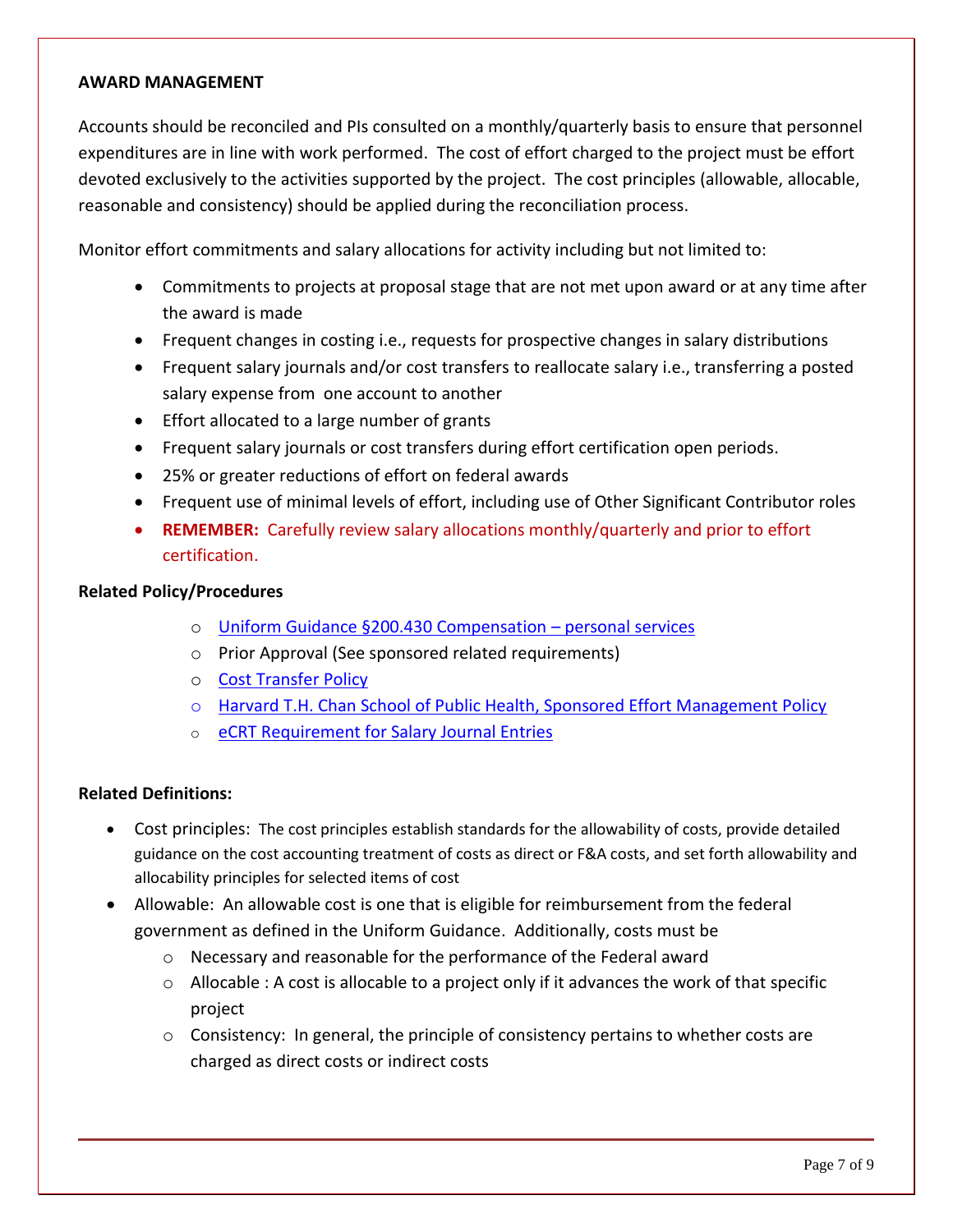# **EXAMPLE: Salary distribution for less than full-time appointments**

Professor Chan has paid appointments at the Harvard T. H. Chan School of Public Health (SPH) and Brigham and Women's Hospital. Each appointment is for 0.5 FTE (half-time). His salary at (SPH) for his half-time appointment is \$100,000. The full-time equivalent would be \$200,000. His current salary distribution looks like this:

| <b>Current SPH Salary (0.5 FTE)</b>   | 100,000     |                 |                    |               |                      |               |                 |
|---------------------------------------|-------------|-----------------|--------------------|---------------|----------------------|---------------|-----------------|
| Salary Cap (0.5 FTE)                  | 93,500      |                 |                    |               |                      |               |                 |
| <b>Amount over Salary Cap</b>         | 6,500       |                 |                    |               |                      |               |                 |
| <b>Salary Equivalent (1.0 FTE)</b>    | 200,000     |                 |                    |               |                      |               |                 |
| Project                               | <b>Fund</b> | <b>Activity</b> | <b>Subactivity</b> | <b>Salary</b> | <b>Salary</b>        | <b>Salary</b> | <b>Actual</b>   |
|                                       |             |                 |                    |               | Charged Charged as % | Charged as %  | <b>Calendar</b> |
|                                       |             |                 |                    |               | $of 0.5$ FTE         | of 1.0 FTE    | Months (0.5)    |
|                                       |             |                 |                    |               |                      |               | FTE)            |
| R01 (40% effort)                      | 112233      | 234567          | 0001               | 37,400        | 37.40%               | 18.70%        | 2.244           |
| <b>R01 Companion Account</b>          | 442335      | 234567          | 0001               | 2,600         | 2.60%                | 1.30%         | 0.156           |
| U01 (40% effort)                      | 114455      | 223344          | 0101               | 37,400        | 37.40%               | 18.70%        | 2.244           |
| <b>U01 Companion Account</b>          | 442335      | 223344          | 0101               | 2,600         | 2.60%                | 1.30%         | 0.156           |
| <b>Other Institutional Activities</b> | 442335      | 556001          | 0000               | 20,000        | 20.00%               | 10.00%        | 1.200           |
|                                       |             |                 | <b>TOTAL</b>       | 100,000       | 100.00%              | 50.00%        | 6.000           |
|                                       |             |                 |                    |               |                      |               |                 |

## Budget Justification for R01:

Professor Chan, Principal Investigator: Professor Chan's appointment at the Harvard T. H. Chan School of Public Health (SPH) is a half-time appointment (0.5 FTE). While he will contribute 40% of his total Harvard effort to this project, the actual percent effort and calendar months, based on a full-time appointment (1.0 FTE) is 20% or 2.4 calendar months.

## Other Support:

Same logic as for justification – must be presented similarly so as not to mislead sponsor.